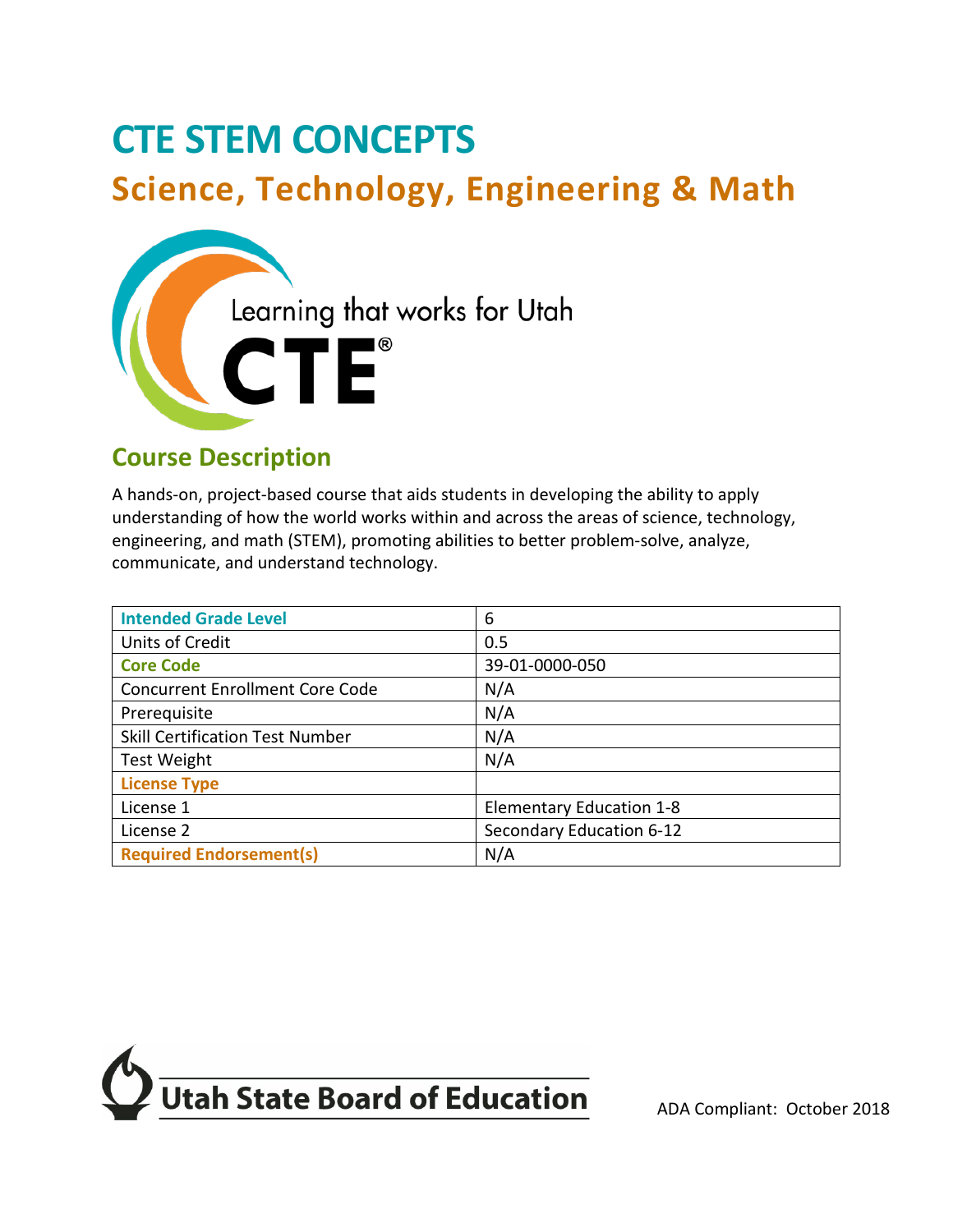# **Discussion Points**

 aerospace industry, or the construction industry, they all have one thing in common: It is about STEM seems to mean something different to everyone you ask. Anyone who thinks they know what STEM means knows what it means within their field, and with everybody else defining it to fit their own needs. Whether it is researchers, science and mathematics teachers, the moving forward, solving problems, learning, and pushing innovation to the next level.

As educators, we seem to consider STEM singularly from an educational perspective in which success in science and mathematics is increasingly important and technology and engineering are "integrated" when appropriate. When you start to divide STEM by subject (the silo approach), it gets even murkier.

Consider the following:

- Can science and mathematics alone be STEM?
- • Does using an electronic whiteboard during a lesson, for example, make it a STEM lesson?
- When kindergarteners are playing with building blocks, is that a STEM center?
- What is the difference between Education Technology and Technology Education?

## **STEM DEFINITIONS**

 an interdisciplinary and applied approach. Most people have a clear concept of Math and Science. Many are far less clear about Engineering or Technology, particularly in how they **STEM** includes four specific disciplines—science, technology, engineering, and mathematics—in differ.

- physics, chemistry, and biology and the treatment or application of facts, principles, concepts, and conventions associated with these disciplines. Science is both a body of generates new knowledge. Knowledge from science informs the engineering design • **Science** is the study of the natural world, including the laws of nature associated with knowledge that has been accumulated over time and a process—scientific inquiry—that process.
- operating technological artifacts, as well as the artifacts themselves. Throughout history, humans have created technology to satisfy their wants and needs. Much of used in both fields. "Technology" is not merely computers or using a computer to solve a problem. Technology is far more than that. • **Technology**, while not a discipline in the strictest sense, comprises the entire system of people and organizations, knowledge, processes, and devices that go into creating and modern technology is a product of science and engineering, and technological tools are
- made products—and a process for solving problems. This process is design under constraint. One constraint in engineering design is the laws of nature, or science. Other • **Engineering** is both a body of knowledge—about the design and creation of humanconstraints include time, money, available materials, ergonomics, environmental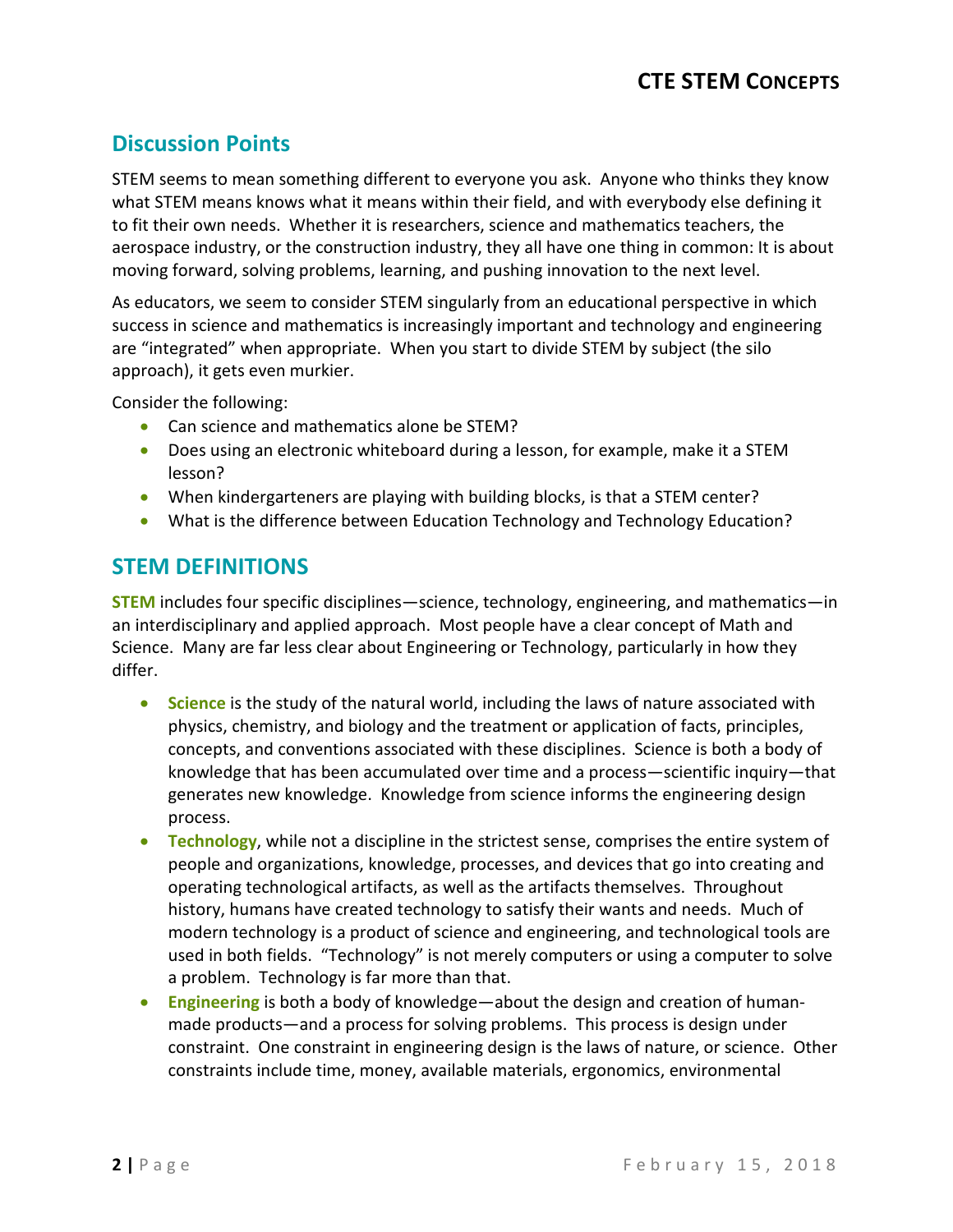regulations, manufacturability, and reparability. Engineering utilizes concepts from science and mathematics as well as technological tools.

 foundational assumptions. The logical arguments themselves are part of mathematics along with the claims. As in science, knowledge in mathematics continues to grow, but • **Mathematics** is the study of patterns and relationships among quantities, numbers, and space. Unlike in science, where empirical evidence is sought to warrant or overthrow claims, claims in mathematics are warranted through logical arguments based on unlike in science, knowledge in mathematics is not overturned, unless the foundational assumptions are transformed. Specific conceptual categories of K-12 mathematics include numbers and arithmetic, algebra, functions, geometry, and statistics and probability. Mathematics is used in science, engineering and technology. (Adapted from National Academy of Engineering and National Research Council, 2009.)

 **STEM Education** is a course or program of study that prepares students for successful employment, post-secondary education, or both that require different and more technically sophisticated skills including the application of mathematics and science skills and concepts. It also prepares students to be competent, capable citizens in our technology-dependent, democratic society.

 STEM Education is far more than a grouping of four subjects and is best viewed in terms of its attributes, which transcend the four disciplines. A commonly referenced definition for STEM education is:

"…an interdisciplinary approach to learning where rigorous academic concepts are coupled with real-world lessons as students apply science, technology, engineering, and mathematics in contexts that make connections between school, community, work, and the global enterprise enabling the development of STEM literacy and with it the ability to compete in the new economy."

(Tsupros, 2009)

 situations. A lesson or unit in a STEM class is typically based around finding a solution to a real- world problem and tends to emphasize project-based learning. Many STEM lessons involve building prototypes and creating simulations. A *good* STEM lesson ensures that students understand the connection to the real world. A *great* STEM lesson engages students STEM Education is the *intentional* integration of concepts that are usually taught as separate subjects in different classes and an emphasis on the application of knowledge to real-life developing critical thinking and collaborative skills by engaging and persevering in real-world problem-solving.

## **STEM LITERACY**

 in each of their content areas, while acknowledging the integrated and interrelated nature of Several professional organizations in STEM have developed working definitions of STEM literacy STEM education. The National Governors Association, the College Board, Achieve, Inc., and STEM professional organizations have recommended ways to demonstrate the connections between STEM domains: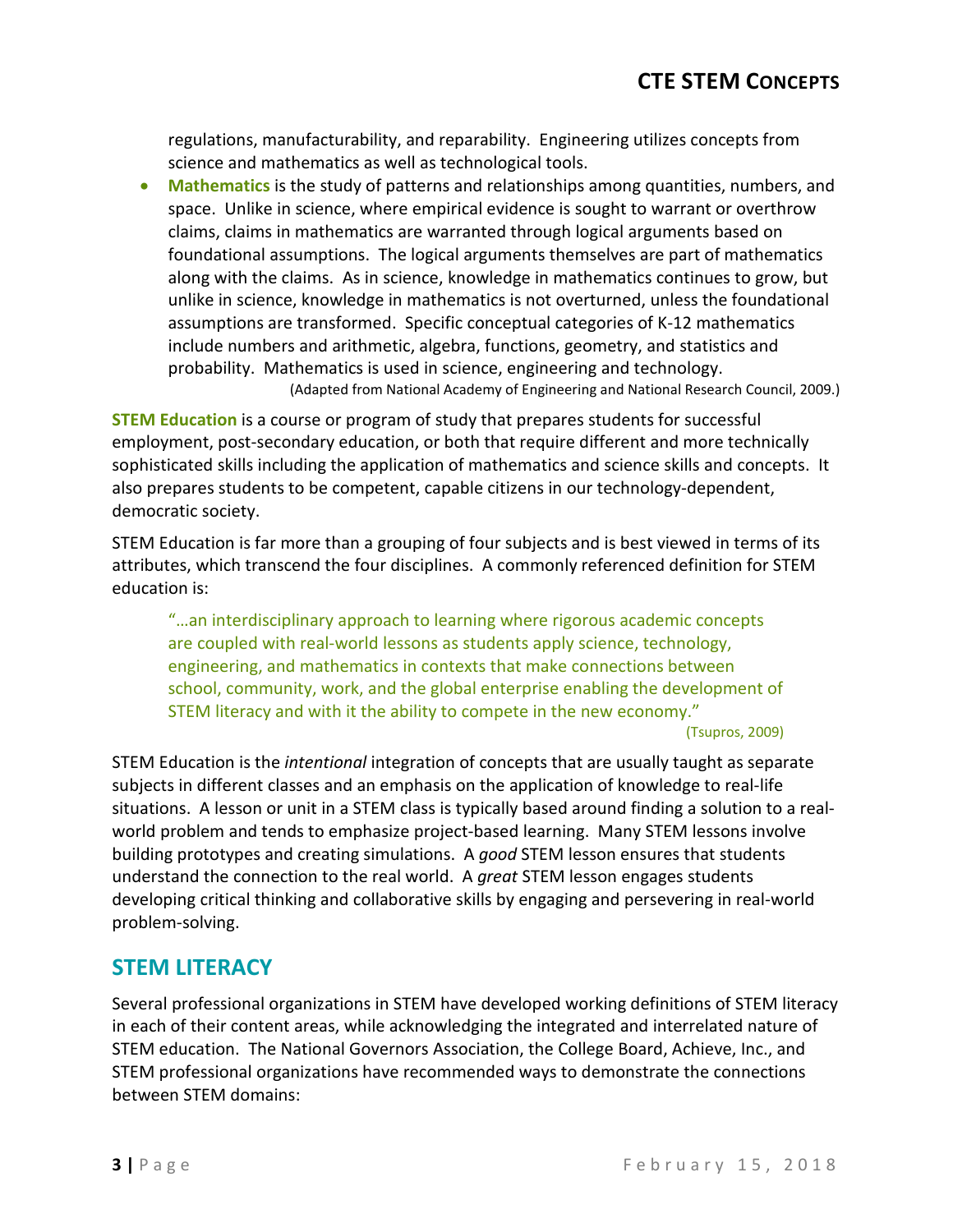- biological sciences, and earth/space sciences to understand the natural world, but they also understand the scientific need for existing and new technologies, how new • **Scientifically literate students** use scientific knowledge not only in physics, chemistry, advances in scientific understanding can be engineered, and how mathematics is used to articulate and solve problems.
- manipulation of our natural resources to help create and satisfy human needs. They • **Technologically literate students** understand that technology is the innovation with or also learn how to obtain, utilize, and manage technological tools to solve science, mathematics, and engineering problems.
- • **Students who are literate in engineering** understand how past, present, and future technologies are developed through the engineering design process to solve problems. They also see how science and mathematics are used in the creation of these technologies.
- • **Mathematically literate students** not only know how to analyze, reason, and communicate ideas effectively; they can also mathematically pose, model, formulate, solve, and interpret questions and solutions in science, technology, and engineering.

 their understanding of STEM concepts. Concepts that were once taught in isolation become tangible and relevant to their daily lives. Integrated approaches to STEM education in the achievement, and persistence. These outcomes also have the potential to increase the number Through problem/project-based learning situations, students weave together and communicate context of real-world issues can enhance motivation for learning and improve student interest, of students who consider pursuing a STEM-related field.

## **STEM COMPETENCIES**

STEM teaches and trains students to engage in critical thinking, inquiry, problem-solving, collaboration, and what is often referred to in engineering as "design thinking". These stand out as skills that all students and workers will need to be successful in college, career, and life.

 While the four STEM disciplines define categories of knowledge, STEM is equally defined by learning strategies and competencies. It is strongly associated with skills, abilities, work problem-solving skills, such as evaluating options and implementing solutions. Abilities are that are artistic, enterprising, or conventional. There is a growing demand for these interests, and work values (Carnevale, Melton, and Smith, 2011). Skills include foundational content skills, such as mathematics; processing skills, such as critical thinking and self-awareness; and defined as enduring personal attributes that influence performance at work, such as creativity, innovation, reasoning, and oral and written communication. Work values are individual preferences for work outcomes, such as recognition, responsibility, or advancement. Work interests are defined as individual preferences for work environments such as environments competencies throughout today's economy beyond the traditional STEM occupations, highlighting the importance of implementing a broad STEM strategy across K-12 education in America (Carnevale et al., 2011).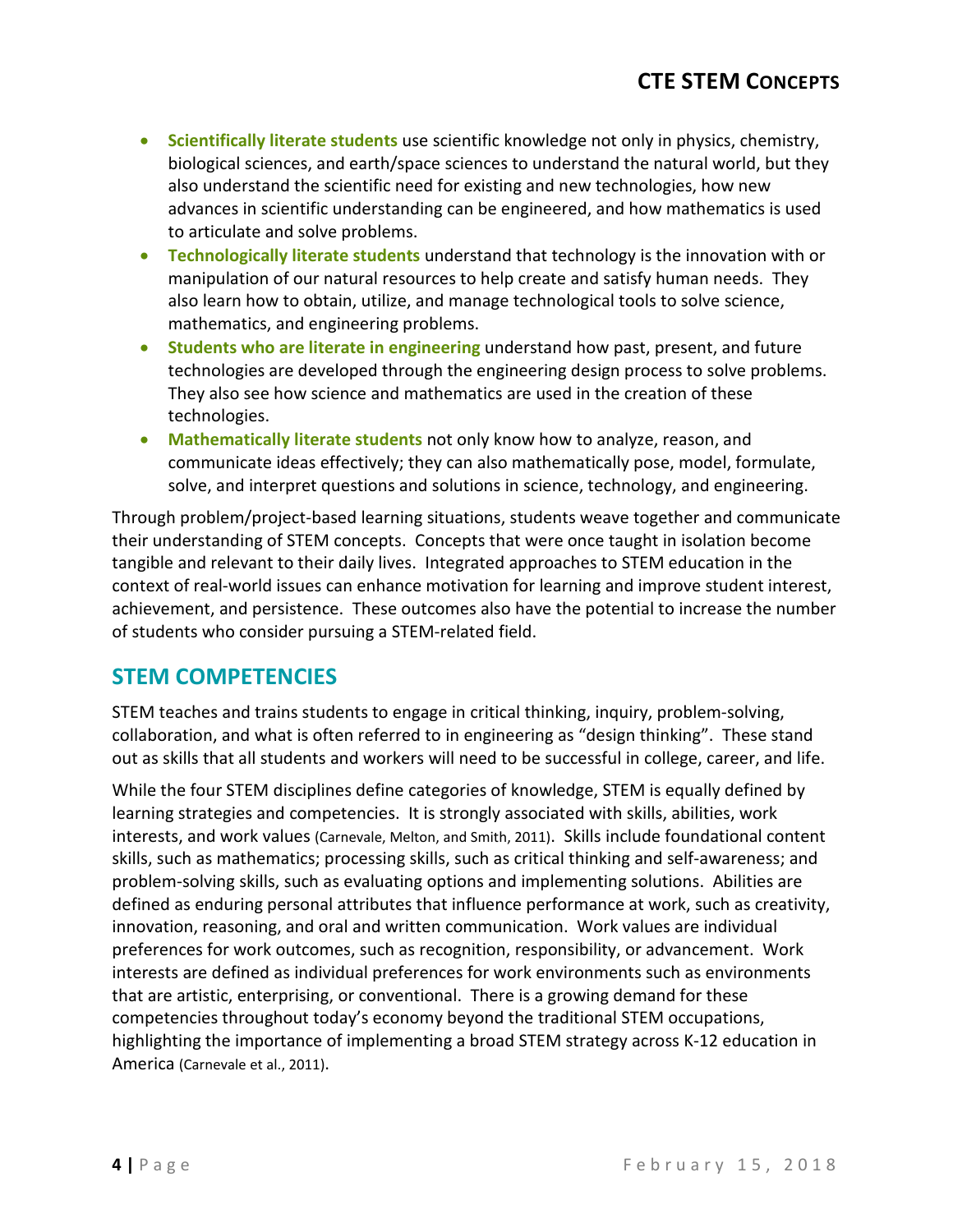values. It is a convergence of these with self-knowledge, adaptability, and a commitment to Moreover, readiness for a career in STEM is more than skills, abilities, work interests, and work lifelong learning that make students ready to achieve a fulfilling, financially-secure and successful career in an ever-changing global economy.

 inductive reasoning, Practical application of engineering science. This may include instruction Specific attention and focus is given to developing rudimentary skills in Mathematical and scientific reasoning, Technology design, Systems analysis and evaluation, Deductive and in foundational skills, such as keyboarding, coding, and documenting the design process in an engineering notebook.

#### **THE ENGINEERING DESIGN PROCESS**

Activities in STEM should be focused on problem-solving and employ a disciplined approach. Activities in STEM should be focused on problem-solving and employ a disciplined approach.<br>There are numberless versions of engineering design cycles. While a specific version is not being imposed, an effective problem-solving process generally includes the following steps:

#### As a team, students

- **1.** identify the design problem and decide how to address it.
	- Investigate existing design solutions.
	- • Identify requirements and constraints and determine how they will affect the design process and record them in an engineering notebook.
	- • Clearly and concisely define the problem to be solved and the measurements of successfully addressing the problem in an engineering notebook.

#### **2.** brainstorm solutions.

- Document multiple solutions in an engineering notebook.
- Evaluate the strengths and weaknesses of each proposed solution.
- Decide on and record the best solution in an engineering notebook.
- **3.** create a prototype of the proposed design using available facilities and materials.
	- Mathematical models
	- Scale models
- **4.** test the prototype, record the results, and evaluate the performance of the design.
	- Identify and record both failures and successes in an engineering notebook.
	- Evaluate the performance of the prototype against the stated requirements.
- **5.** redesign the prototype by repeating the design process to further optimize the design.
	- Reconsider any discarded ideas.
	- • Look for mathematical relationships and use them to identify the factors that affect the design the most.
	- Record the results of the engineering process in an engineering notebook.

 compete with one other. The process of engineering design considers many factors including Students need to be taught that design problems are seldom presented in a clearly defined form and that the design requirements (e.g., the criteria, constraints, and efficiency) sometimes safety, reliability, cost, quality control, the environment, manufacturability, maintenance & repair, and human factors. Engineering design is influenced by the designer's personal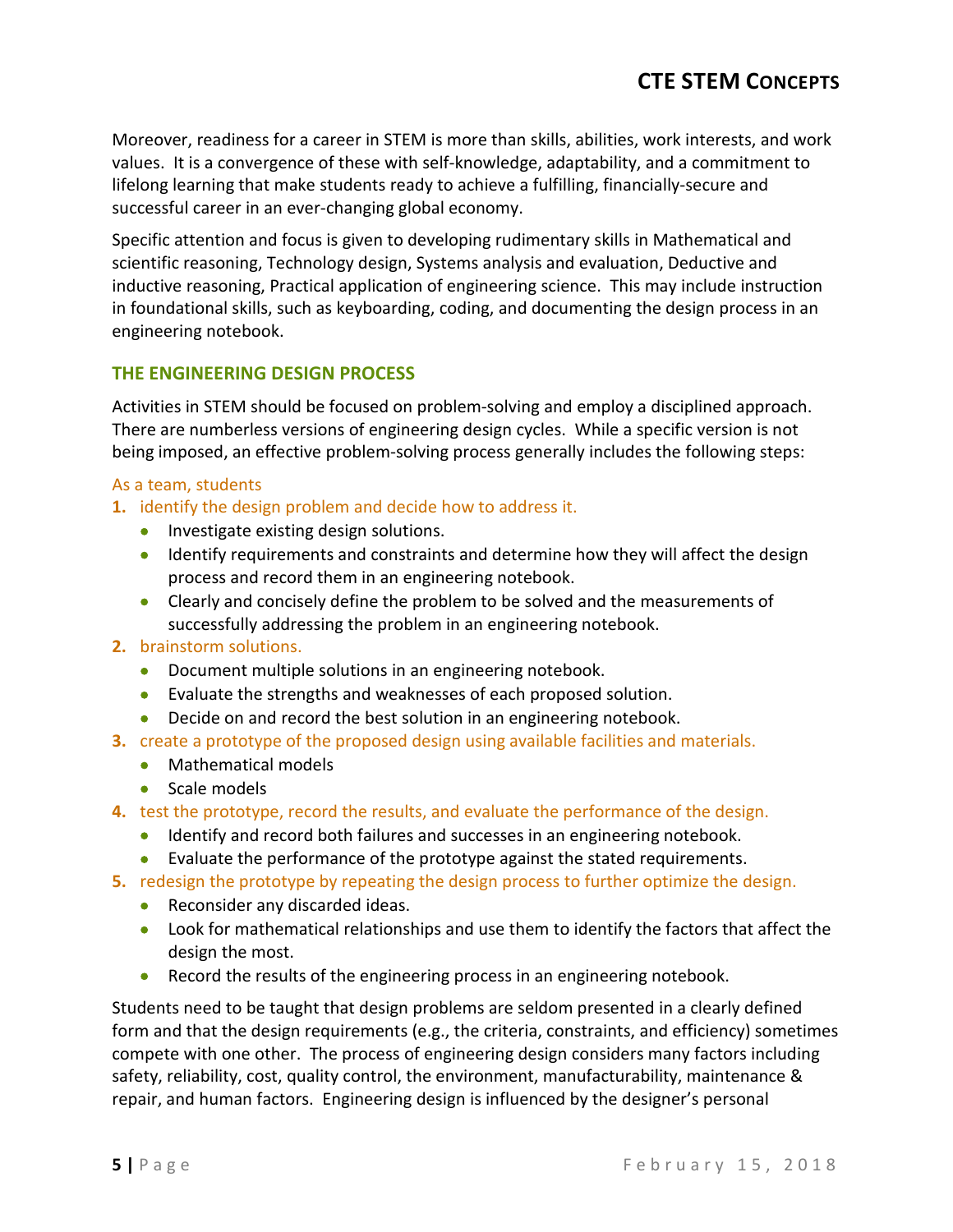characteristics, such as creativity, resourcefulness, and the ability to visualize and think abstractly.

 As they seek a solution to the problem, they should focus on developing the best solution rather than determining the "right" answer. The ideas supporting design choices must be refined and improved. Students need to develop the habit of continually checking and critiquing their work. That iterative process is critical to success.

#### **PROFESSIONAL WORKPLACE SKILLS**

 Although they may not participate in the workplace for many years, STEM activities provide in a professional environment. Those skills include: students with an opportunity to begin developing and honing skills that are essential to success

- **1.** Demonstrating self-representation/professionalism skills.
	- dressing appropriately (i.e., adhering to professional rather than personal standards)
	- maintaining personal hygiene
	- Adhering to respectful, polite, and professional practices (e.g., language and manners suitable for a professional environment).
- **2.** Demonstrating effective speaking and listening skills.
	- exhibiting public and group speaking skills
	- comprehending details and following directions
	- • repeating directions or requests to ensure understanding (i.e., practicing active listening).

#### **3.** Demonstrating teamwork skills.

- performing in accordance with the assigned role) • contributing to the success of the team (e.g., brainstorming solutions, volunteering,
- assisting others (e.g., supporting team members and leaders, taking initiative)
- requesting help when needed (e.g., asking questions after consulting manuals on policies and procedures, knowing when to seek help from coworkers and supervisors).
- • Negotiating diplomatic solutions to interpersonal conflicts in the workplace (e.g., personality issues, cultural difference issues, disagreements over how to handle work projects, performance issues).

#### **4.** Demonstrating creativity and resourcefulness.

- contributing new ideas (e.g., for improving products and procedures)
- displaying initiative readily, independently, and responsibly
- dealing skillfully and promptly with new situations and obstacles
- developing procedures that use resources in a sustainable manner.
- **5.** Demonstrating critical-thinking and problem-solving skills.
	- recognizing, analyzing, and solving problems that arise in completing assigned tasks
	- identifying resources that may help solve a specific problem
	- using a logical approach to make decisions and solve problems.